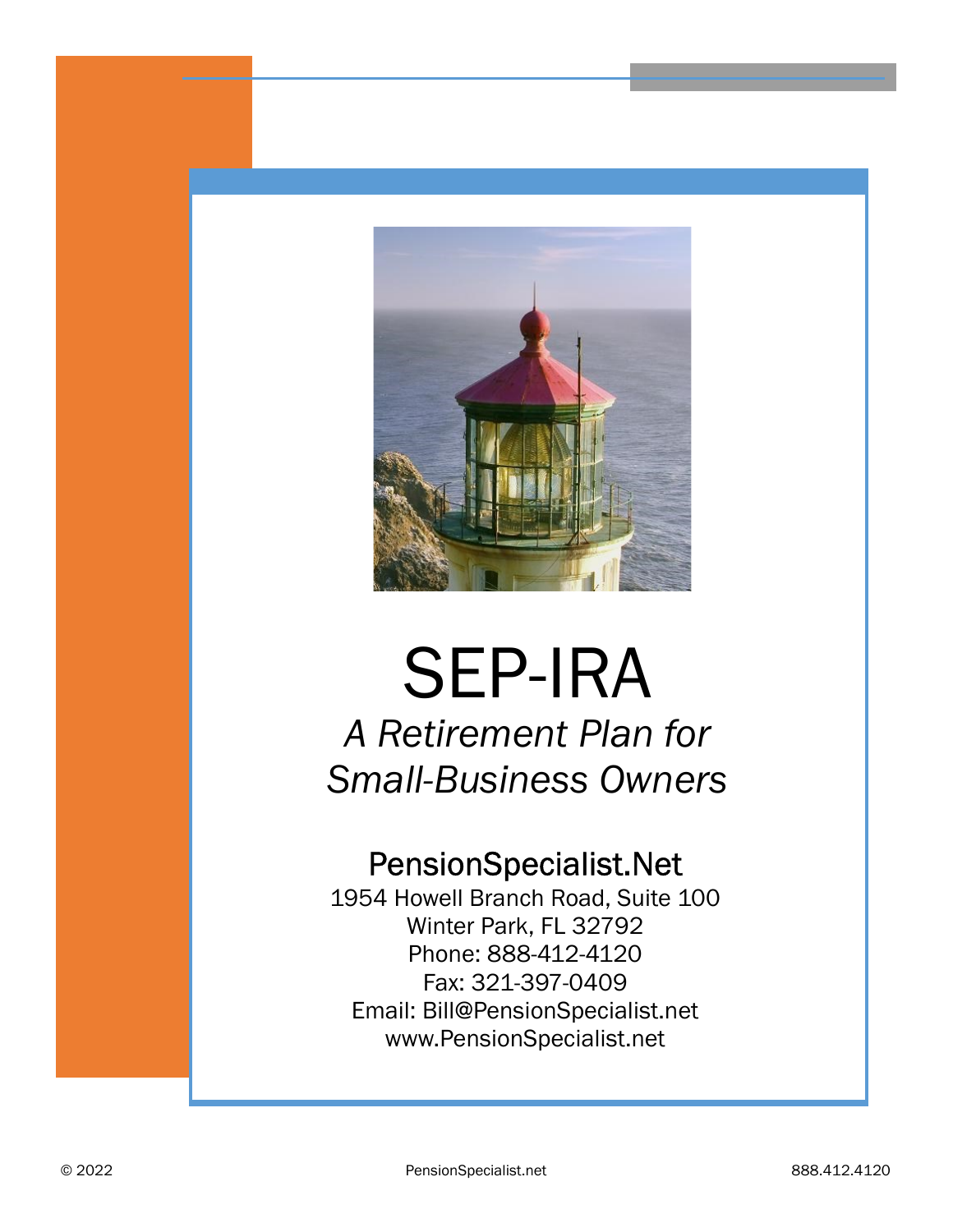### What is a SEP-IRA?

A SEP-IRA is a tax-deferred retirement plan specifically designed to meet the needs of small-business owners or self-employed individuals. Easy to set up and maintain, you benefit from:

- · Tax-deductible plan contributions up to 25% of earned income (to a maximum contribution of \$61,000 annually for 2022)
- No taxes on the interest earnings in one's account
- · Option to delay receipt of your retirement benefit until age 72
- · Freedom to change contribution levels each year
- No IRS filings
- · No cost or fees for administering the program
- An enhanced benefits package
- · Account is judgment creditor-proof standing under Florida Statute 222.14
- · Option to require employees to work three (3) years before contributing on their behalf
- · You may start this plan in 2022 and deduct the contribution on your 2021 tax return, up until the deadline for filing your tax return including extensions